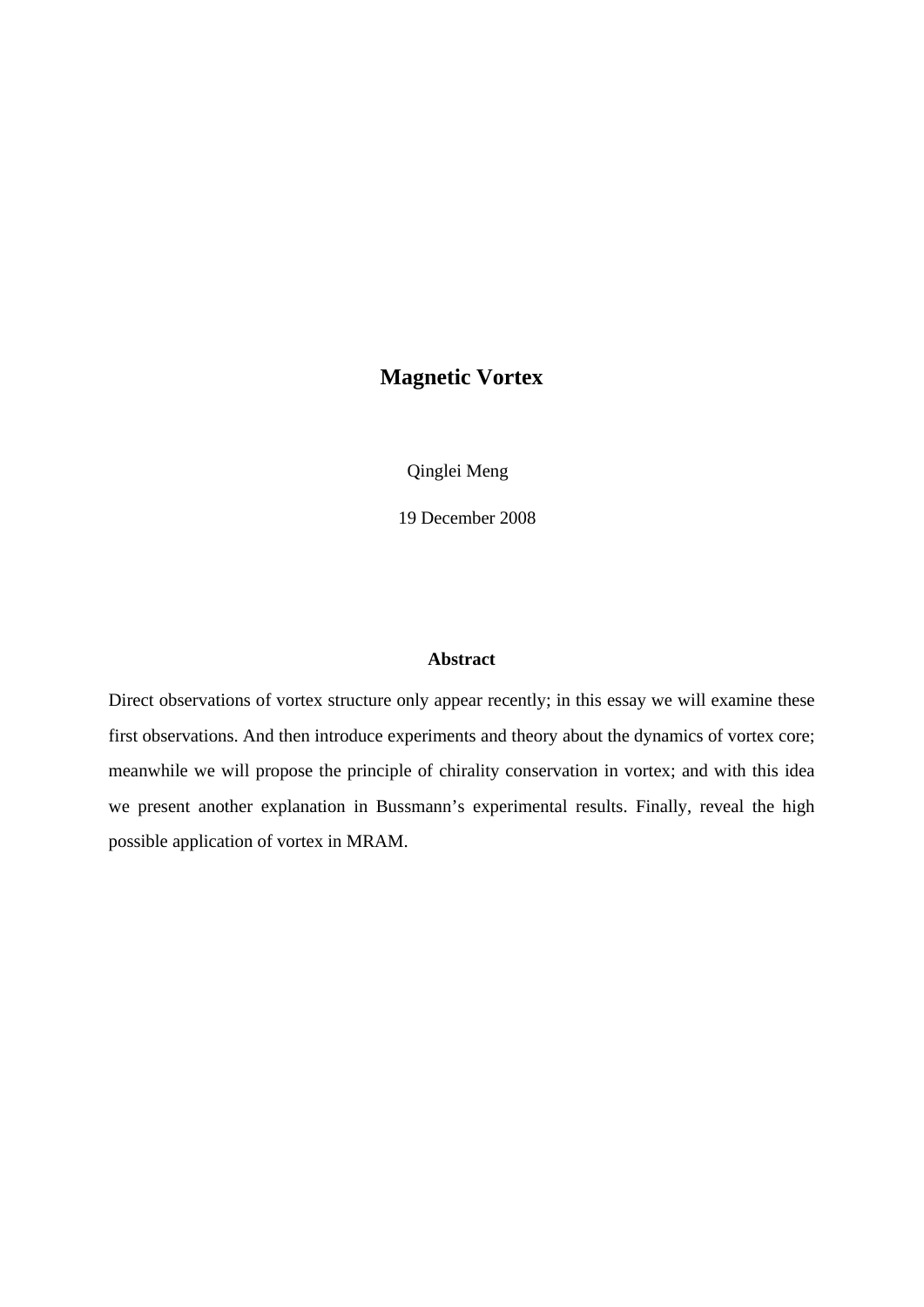#### **Introduction:**

For ferromagnetic materials, they will form magnetic domains to reduce the energy. Naturally, a wall will appear between two domains which have different directions of magnetization. Generally, there are two types of domain wall: Bloch wall and Neel wall.



Figure 1: domain wall. (a) Neel wall: magnetization vector must be in-plane. (b) Bloch wall: magnetization vector can be out-plane. [1]

Neel wall will replace the Bloch wall if the thickness of the sample is small, especially in the case of ferromagnetic films. An interesting phenomenon will occur when two Neel walls cross with each other. Magnetic vortex will come out in the intersection of Neel wall!



Figure 2: magnetic vortex. (a) magnetic vortex at the intersection of Neel walls. (b) magnetic vortex. [2]

Obviously, crossing two Neel walls is not the only way to generate magnetic vortex; there also exists magnetic vortex in circular dot of ferromagnetic materials [5], when the dot thickness is much smaller than the dot diameter. This unique property of magnetic vortex yields several interesting application. One of them is data storage application [3]. Due to the dipole-free configuration, this magic structure will prevent cross-talk among adjacent vortices, and thus have high magnetic stability.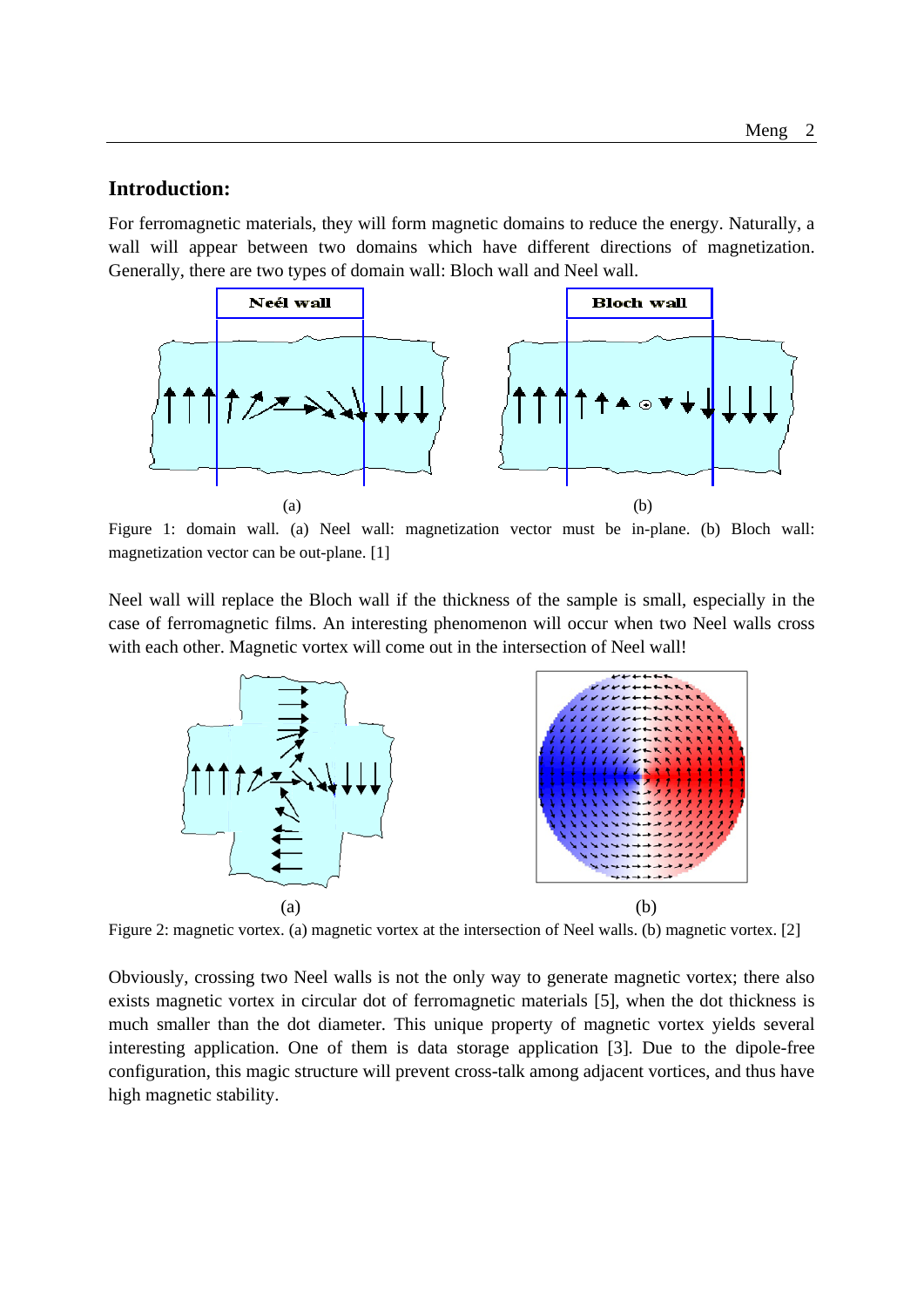

Furthermore, more interesting phenomenon will exhibit at the center of the magnetic vortex.

Figure 3: Schematic of a vortex core. Far away from the vortex core the magnetization continuously curls around the center with the orientation in the surface plane. In the center of the core the magnetization is perpendicular to the plane (highlighted). [4]

Out of core the direction of spin is in plane; however, in the core the direction of spin will turn out, not in plane!

### **Direct observation:**

Although, the structure of magnetic vortex core has been predicted long before in theory, the experimental observation only appear recently [5][4]. Due to highly developed nanotechnology, we can now prepare samples in nano-scale. One experiment among the first observations of magnetic vortex core is just done in the circular dots of Permalloy, (Shinjo, 2000) which was prepared under the help of nanotechnology.

In Shinjo's experiment, they use magnetic force microscopy (MFM) to detect the core of the magnetic vortex. As the core has perpendicular magnetization, while the magnetization vector out of the core parallel the plane, thus, the force between the cantilever tip and the surface of the core is different from the force between the cantilever tip and the surface of out-of-core. Their results as follows: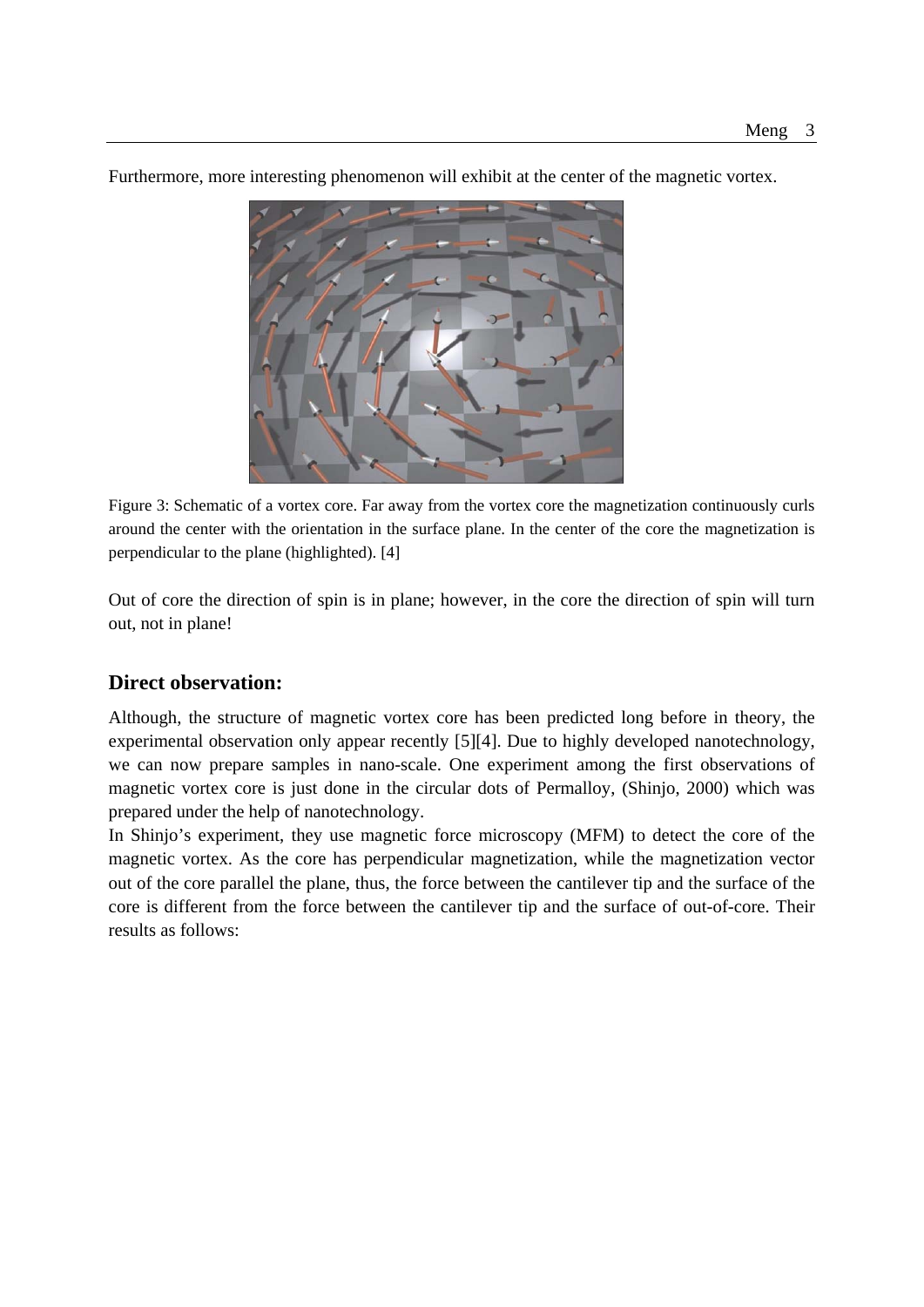

Figure 4: MFM image of an array of permalloy dots 1um in diameter and 50 nm thick. [5]

These images show clearly contrasted spot at the center of each dot. The authors of this experiment believe that this suggests each dot has a magnetic vortex structure and contrasted spot is just the core of the magnetic vortex; white and dark spots are believed to have opposite direction of magnetization.

Clearly, the ground state of this circular dot is degenerate. The out-of-core can have either clockwise or anti-clockwise curling configuration; meanwhile the core can also either have up or down magnetization direction. Their combination yields four different ground states but energetically equivalent.



Figure 5: four generate states. (a), (b): right-hand chirality. (c), (d): left-hand chirality. (a), (d): positive helicity. (b), (c): negative helicity.

However, external magnetic field will break this symmetry. One interesting question is what will happen if one applies an external magnetic field along the plane normal. Definitely, the magnetization in core will be aligned along the external magnetic field, thus parallel to the plane normal. But, how about the curling structure out-of-core i.e. the helicity?(definition of helicity is shown in Figure 5)

As showed in Figure 3, not just the central one has normal component magnetization but also ones near centre have non-zero normal component magnetization. Possible process as following: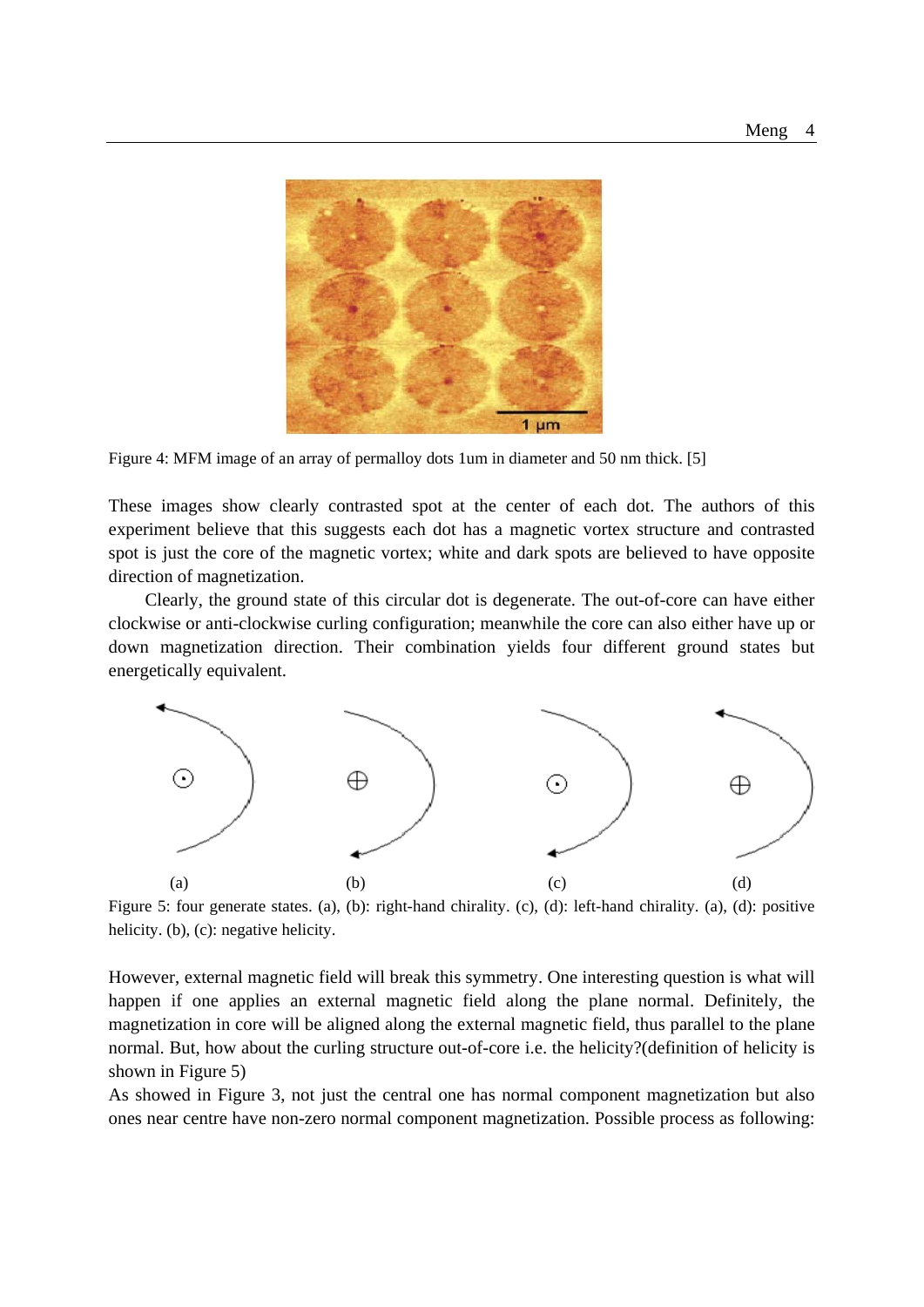When applying normal magnetic field, (assuming initial direction of magnetization of central one is opposite to the field) at first, the direction of magnetization of central one won't change at low strength field due to exchange coupling between adjacent ones; and the whole dot will be in a sub-stable state. As the strength of field increasing, the external field energy of the central one will be finally equal to the exchange coupling energy; then at this critical point the direction of the magnetization of the central one will reverse, and the adjacent ones will reverse, too. Finally, the direction of magnetization of all ones at the dot will reverse at this critical point, like physics transition.

In this process, helicity will change sign; however, chirality is conserved.(definition of chirality is in Figure 5) We will discuss a little more about this in the Application part of this essay.

In Shinjo's experiment, they use a relative high magnetic field (1.5T) to align the magnetization of all the cores along the external field.

Due to the limitation of MFM method, Shinjo's experiment cannot give the internal spin structure of magnetic vortex and the size of the core. Fortunately, the problem encountered by MFM method can be resolved by the method of spin-polarized scanning tunneling microscopy (SP-STM). (Wachowiak, 2002) [4]

The principle of SP-STM can be interpreted in the following formula:

$$
\frac{\mathrm{d}I}{\mathrm{d}U} \left( \vec{r}, U_0 \right)_{\rm SP} = C (1 + P_{\rm T} P_{\rm S} \cos \theta)
$$

The angle in this formula represents the angle between the directions of tip magnetization and the sample magnetization, C,  $P_T$ ,  $P_S$  can be recognized as constant. Thus, this method can be

used to determine the spin (magnetization) direction of the sample by measuring  $\frac{dI}{dU}$  signals.

The primary results of this experiment as following:



Figure 6: magnetic dI/dU maps as measured with an (A) in-plane and an (B) out-of-plane sensitive Cr tip. The curling in-plane magnetization around the vortex core is recognizable in (A), and the perpendicular magnetization of the vortex core at a distance of 19 nm [circle in  $(A)$ ]. (D) dI/dU signal along the lines in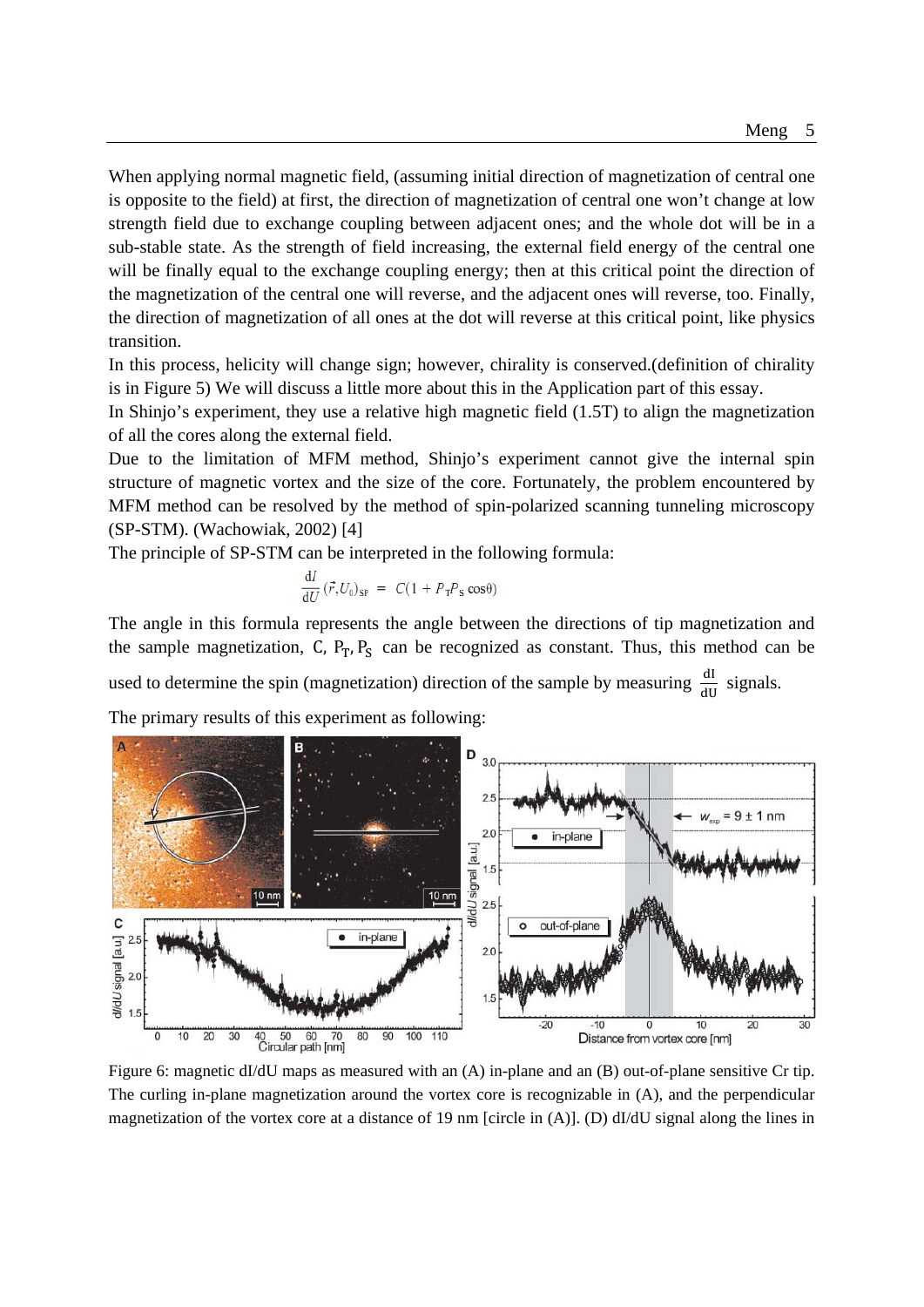(A) and (B). The measurement parameters were (A) I=0.6 nA,  $U_0$  =-300mV and (B) I=1.0 nA,  $U_0 = -350$ mV.[4]

The core size determined by this experiment is 9 nm. We will refer to this result in Application part of this essay.

#### **Dynamics of Vortex Core:**

So far, experimental evidences have confirmed the existence of magnetic vortex and vortex core. In this part of essay, we will examine the dynamic property of vortex core.

We first consider the situation when applying an in-plane magnetic field, i.e. the direction of the external magnetic field parallel to the plane of dots. This experiment has been done by Schneider, 2000.



Figure 7: (a) Magnetization reversal in applied fields  $H_{in}$  for nanodisks of diameter 340, 440, and 530 nm, respectively. Decreasing the applied field from saturation leads first in about half of the area of the structure to a deviation of the magnetization direction from the direction of the applied field. Field reversal shifts the vortex center to the disk border where it is annihilated at higher field values. (b) Schematic drawing of the vortices at remanent state and in an applied magnetic field. (c) Values of the saturation and nucleation fields  $H_{S_{in}}$  and  $H_{N_{in}}$ , respectively, as a function of disk diameter d. The nucleation field  $H_{N_{in}}$  denotes the field value  $H_{ip}$  where contrast variations are first observed. The solid line is intended to guide the eye. [6]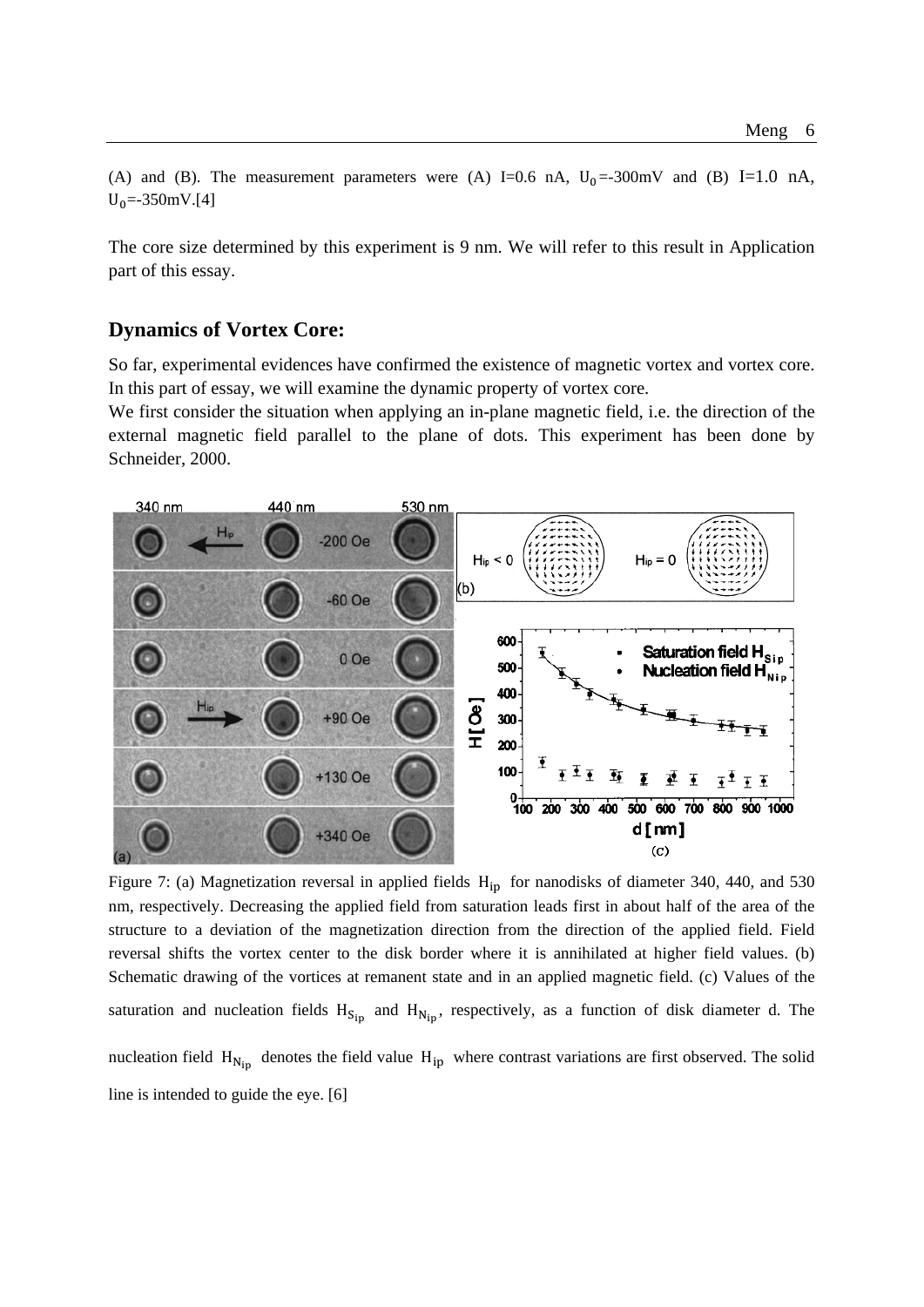Generally, this experiment proves that when applying an in-plane magnetic field, the vortex core will move perpendicular to the field direction towards the border of the disk where it is annihilated at the saturation field. However, this movement of vortex core is not observed in Shinjo's experiment [5], although they apply a relative high magnetic field (1.5 T) along an in-plane direction.

About the movement of the vortex core under an in-plane magnetic field, we can have an intuitive interpretation.



Figure 8: interpretation of the movement of vortex core.

Here, the four magnetic domains represent the vortex; their common vertex represents the vortex core. When applying an external magnetic field, the domain with magnetization along the field will grow; thus, common vertex (vortex core) will move perpendicular to the direction of the field; and finally disappear.

However, this intuitive argument is not valid when applying in-plane magnetic field pulse, as demonstrated in Choe's experiment [7]. They observed an initial motion along the field direction during the fast, subnanosecond field pulse.



Figure 9: (A) spin structure (white arrows) of a left-handed (left side) and a right-handed (right side) square vortex. Blue arrows represent the precessional torque generated by the external magnetic field (purple arrow). Hands illustrate the vortex handedness, and a green arrow indicates the out-of-plane core magnetization. Red arrows indicate the acceleration direction in response to the field. (B and C) Simulated trajectory of the core of (B) a left-handed and (C) a right-handed vortex during and after a field pulse. [7]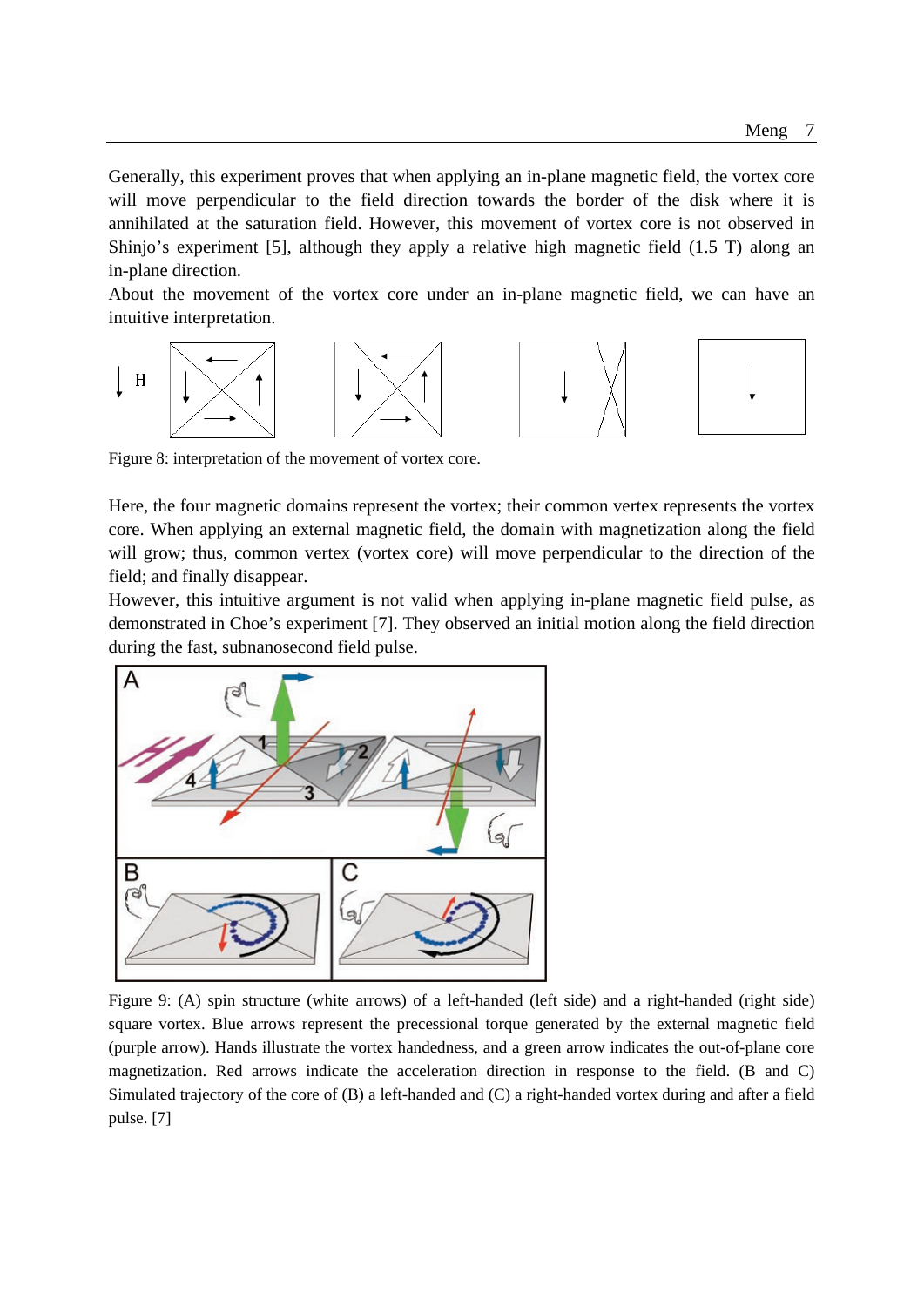The experiment results prove that vortex core will undergo a gyrotropic motion after the field pulse and the initial movement of vortex core either parallel or antiparallel to the field depends on the vortex chirality.

This gyrotropic motion of vortex core can be seen as the excitations of magnetic vortex. Guslienko also does the experiment about the magnetic vortex excitations; they probe circular dots and observe both core trajectories and eigenfrequencies. [8]



Figure 10: (A) and (B), respectively, show the time dependence of the ratio of the Y and X displacements of the vortex core to the radius of 6.3 um diameter dot with thickness 30 nm. [8]

They also observe that the oscillation frequency of the vortex core increases as the dot diameter decreases. Additionally, they provide a model to explain these experimental results.

Generally, in this model they regard vortex core as a particle described by coordinate, mass, momentum, etc. The equation of motion of vortex core is:

$$
\hat{M}\ddot{\mathbf{X}} - \mathbf{G} \times \dot{\mathbf{X}} + \partial_{\mathbf{X}} W(\mathbf{X}) = 0,
$$

Where X is the coordinate of vortex core,  $W(X)$  is the energy of the vortex shifted from its equilibrium position at the dot centre. M is the vortex mass that is a tensor. [8]

One of the consequences of this equation is that it can predicate the eigenfrequency of vortex core oscillation.

$$
\omega_0 = 8\pi \gamma M_s F(\beta)
$$

 $β = L/R$  the aspect ratio of the cylindrical permalloy dots. If β is small  $β \ll 1$ , then: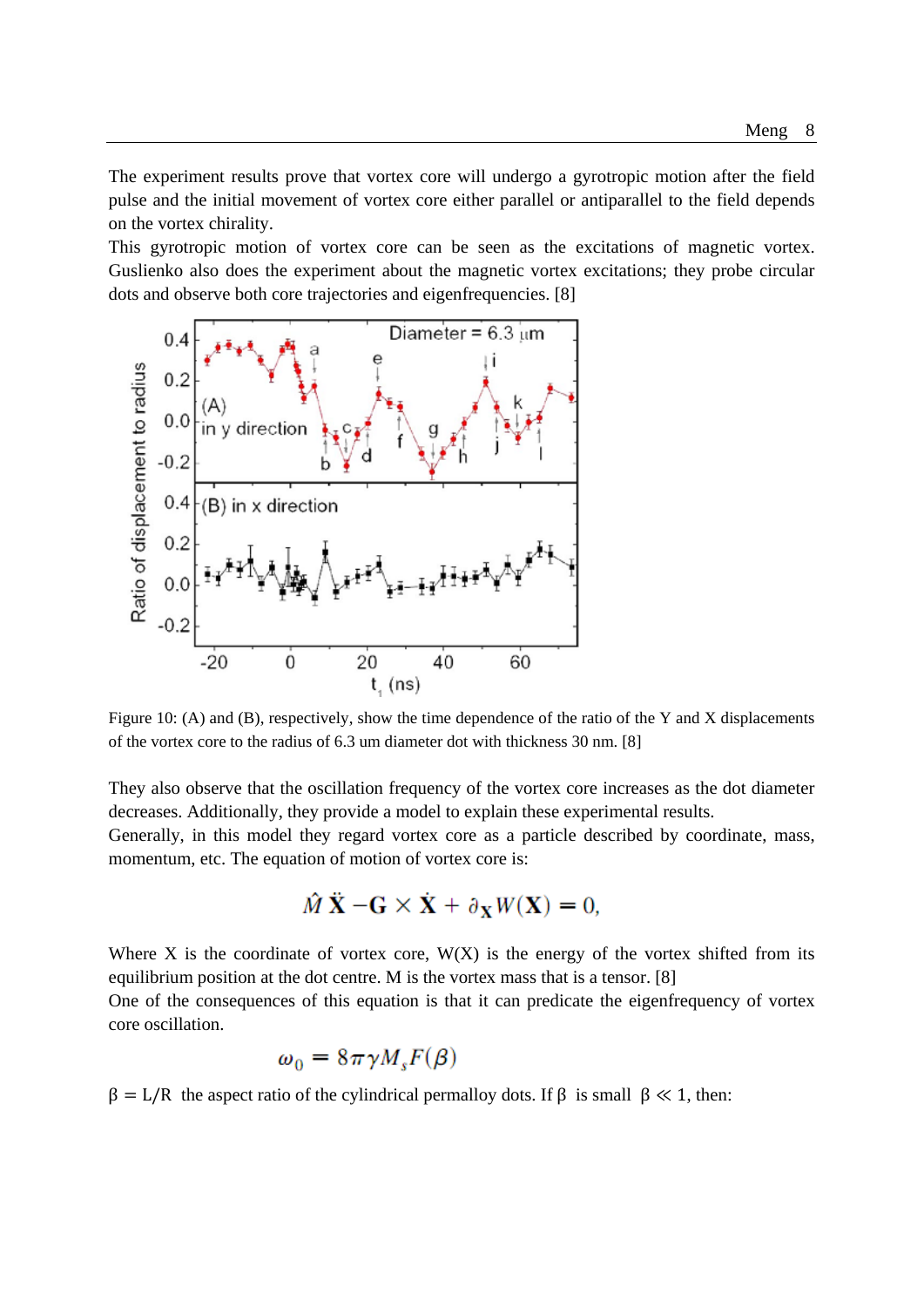# $\omega_0 = (20/9) \gamma M_s \beta$

This means the eigenfrequency of vortex core is proportional to the aspect ratio of the dot. This result can be easily understood if we assume the velocity of the core only depends on the

thickness of the dot, particularly:  $v \propto L$ . And the eigenfrequency:  $\omega_0 \propto \frac{v}{R}$  (core moves with

uniform velocity in the dot). Finally, we get:  $\omega_0 \propto \frac{L}{R} = \beta$ 

As mentioned the excitation of vortex, one question is why the ground state is the vortex state? Is there any other pattern which has lower energy than the vortex pattern? And, make analogy with the vortex in superfluid-Helium; does there exist many vortices state? Perhaps many vortices state can be realized in some kind of vortex excited state. All of these questions cannot be answered in the literature I have reviewd.

### **Application:**

Traditional way in GMR experiments, the current used to sense the magnetoresistance is propagated parallel to the interfaces of the multilayered planar structure (CPP). However, an alternative approach is the direction of the current perpendicular to the plane, called CPP-GMR effect. Vertical GMR devices work in this CPP way; the first report for vertical GMR devices is due to Bussmann, 1999. [3] Their multilayer structure is

Si/SiN/40Ta/1500Cu/7Ta/20Cu/(23NiFeCo/40Cu/12NiFe/40Cu)<sub>5</sub>/1000Cu/1500SiN The diameter of this device is 0.3 um. The current propagates perpendicular to the plane.



Figure 11: (a) Measurement setup and geometry used in determining device resistance. (b) Measured resistance of a multilayered device of 0.3 um diam repeated ten times. [3]

The most notable features about this result are the significant resistance changes  $(\sim 11\%)$ . They attribute the resistance changes to the reorientation of the magnetization configuration in the multilayer device caused by the rotational field generated by the current passing through the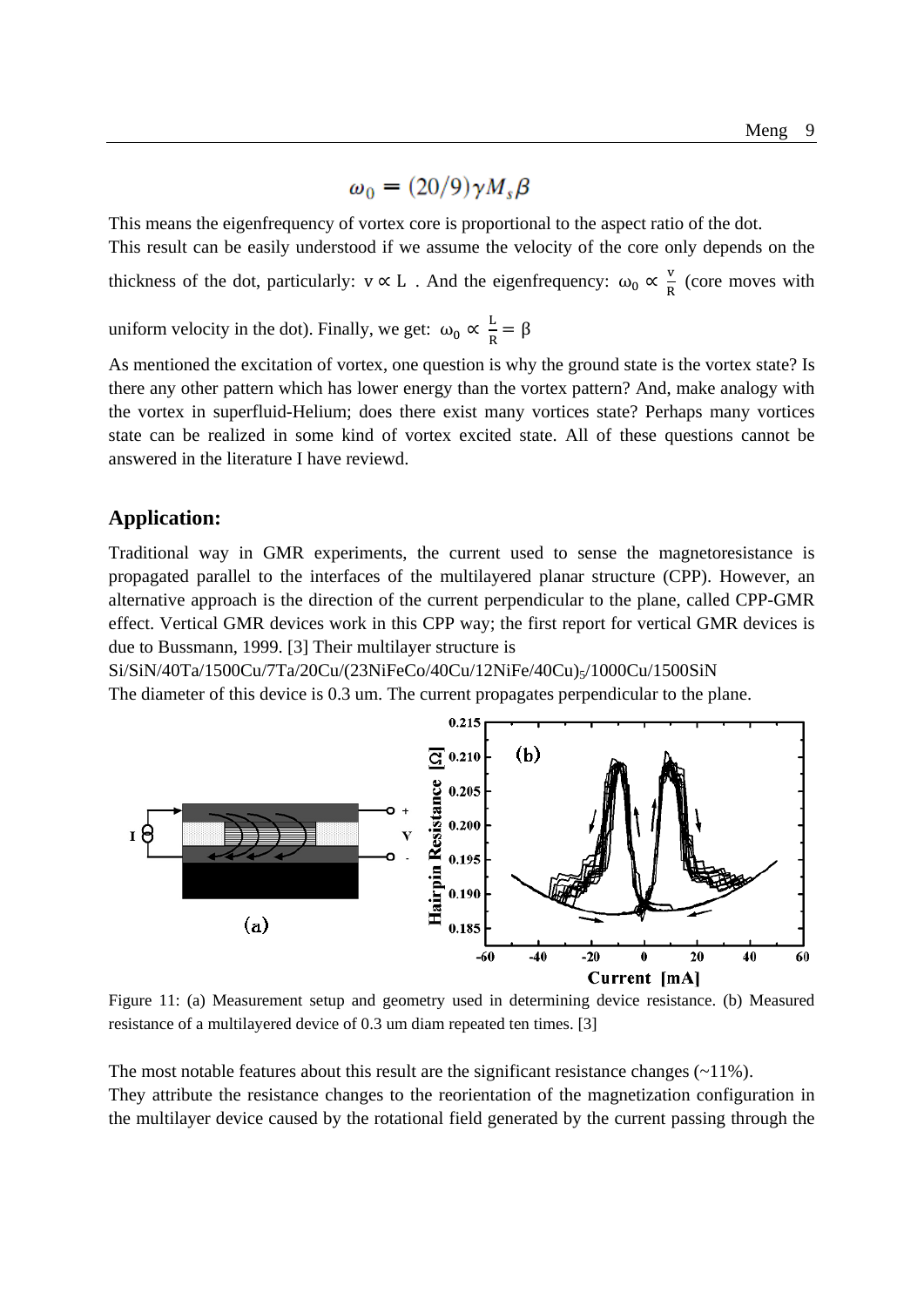device. They conclude that the magnetic layer will have vortex pattern; if the vortices of different layers have the same helicity, the device will be in the low-resistance state; if the vortices of two different types layers have opposite helicity, the device will be in the high-resistance state.

However, this explanation only considers the influence of out-of-core of vortex i.e. helicity. They neglect the effects of the vortex core. The core size is on order of 10 nm, discussed in Direct Observation part of this essay [4]; and the device size is on order of 100 nm. Just from these data we can not ignore the factor of vortex core. We will provide another explanation: the core will be responsible for the resistance change, as confirmed in Bussmann's paper that cross-section area plays an important role in vertical GMR devices.

Here, again, we will describe similar process as discussed in Direct Observation part about the magnetization reorientation induced by magnetic field.

Curling magnetic field induced by the current will change the spin (magnetization) direction out of core, making the out-of-core curling structure has the same helicity with the curling magnetic field; and the exchange coupling will reverse the direction of spin in the core.

We can conclude that either in the case of normal magnetic field or curling magnetic field, the chirality is conserved; the helicity of out-of-core and the magnetization direction of core will both change sign.

In Bussmann's experiment by passing current they can change the helicity of out-of-core, and thus change the direction of magnetization of core (due to the chirality conservation). So, the low-resistance state is corresponding to the same magnetization direction of cores of all layers; the high-resistance state is corresponding to different magnetization direction of cores of different layers.

One deduction of this explanation is that Bussmann's experimental result will only occur when all magnetic layers have the same chirality. There should exist other phenomena such as the device will always stay at high-resistance state due to non-uniform chirality of all layers.

Due to such property of vortex, we can consider vortex as basic elements for the magnetoelectronic random access memory (MRAM). The turn-up and turn-down direction of magnetization in the core can represent 0 and 1.

We can change 0 or 1 by directly passing current through the vortex; the magnetic field induced by the current can change the helicity of vortex, and thus change the magnetization direction of the core. If all vortices are in the same chirality(we can realize this by applying both normal and curling magnetic fields), right chirality for example, the positive direction current will generate 0 state; the negative direction current will generate 1 state.

And if the magnetization of substrate are all parallel to the normal of the plane, then the 0 state of vortex is just corresponding the low-resistance state; the 1 state of vortex is corresponding the high-resistance state. By measuring the resistance of vortex, we can read the information stored in vortices.